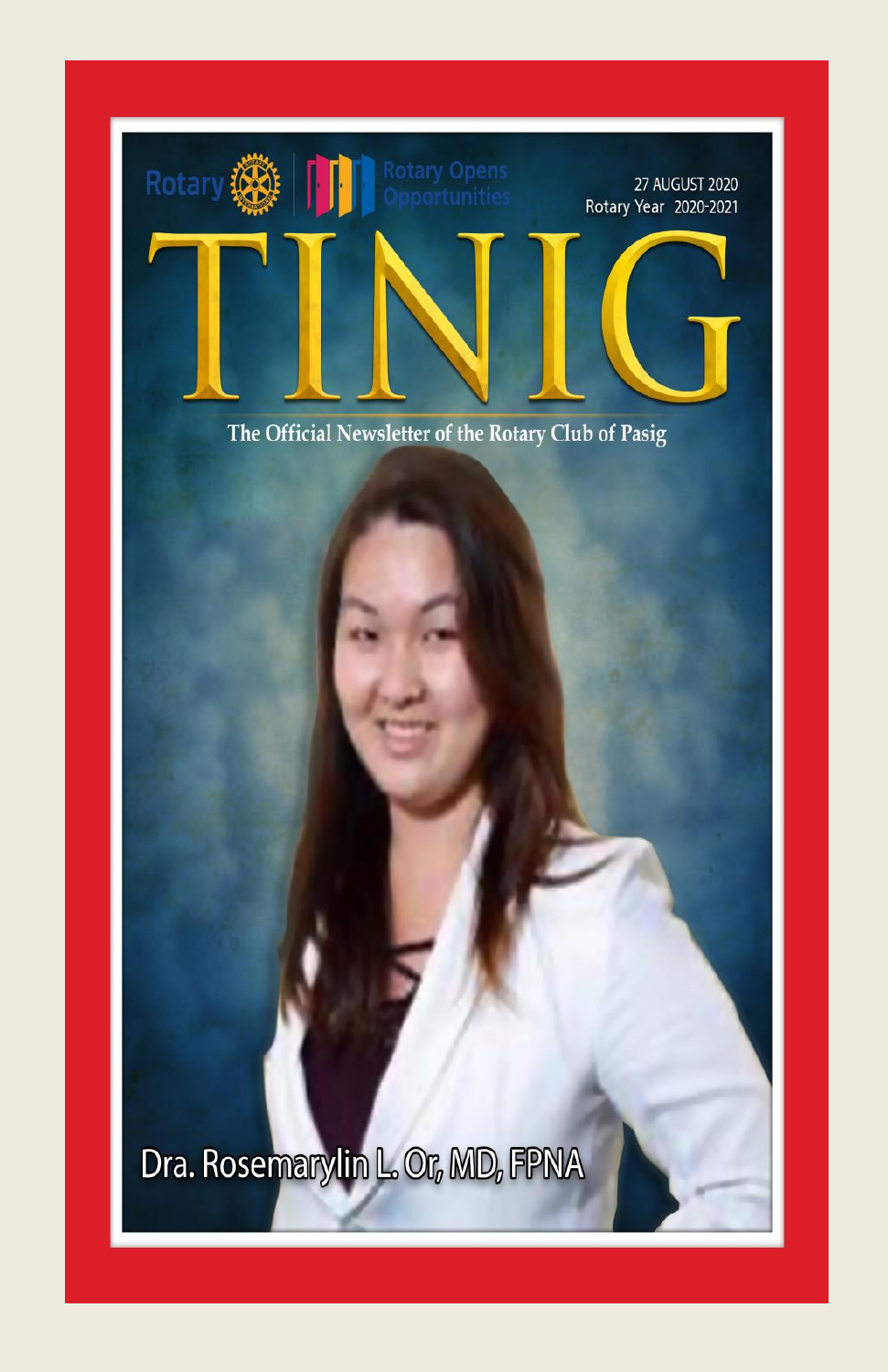



**Today's Programme** 

**6th Virtual Meeting via Zoom August 27, 2020 1:00 – 2:00 PM Pangkat No. 2**

**National Anthem Video Recording** 

**Introduction of Visiting Rotarians & Guests** 

**Community Singing IPP Nick Guzman** 

**Wise or Otherwise** 

**President's Time Pres. RJ Ermita** 

**Introduction of**

**Call to Order Pres. RJ Ermita** 

**Invocation PP John Javier**

**FOUR-WAY TEST PP Peping Mabanta** 

**Fining Moments RID Raffy Garcia III** 

**Guest Speaker PP Jess Acantilado**

**Dra. Rosemarylin L. Or, MD, FPNA** 

Neurologist/Neuro-Oncologist **Topic:** 10 Tips to Keep Brain Healthy while at Home *GUEST SPEAKER*

**Open Forum**

**Adjournment Pres. RJ Ermita**

**PP Ogie Lim Emcee**

*AUGUST IS MEMBERSHIP AND EXTENSION MONTH*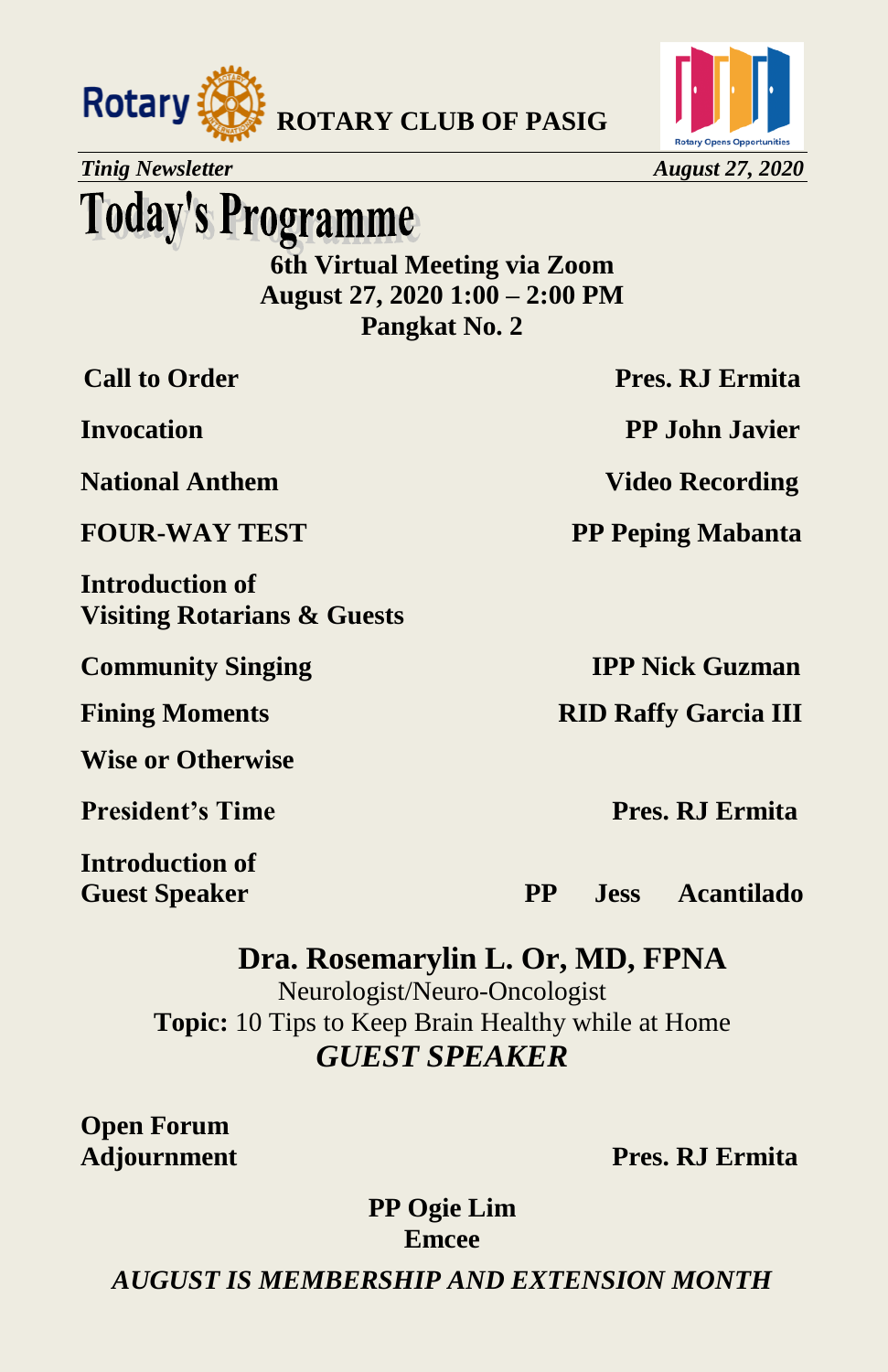

**A MARA BARA BARA BARA BARA BA** 



*Tinig Newsletter August 27, 2020*

# **Invocation**



Father, help us to seek the values that will bring us lasting joy in this changing world. In our desire for what you promise make us one in mind and heart.

Grant this through Christ our Lord.

**Amen.**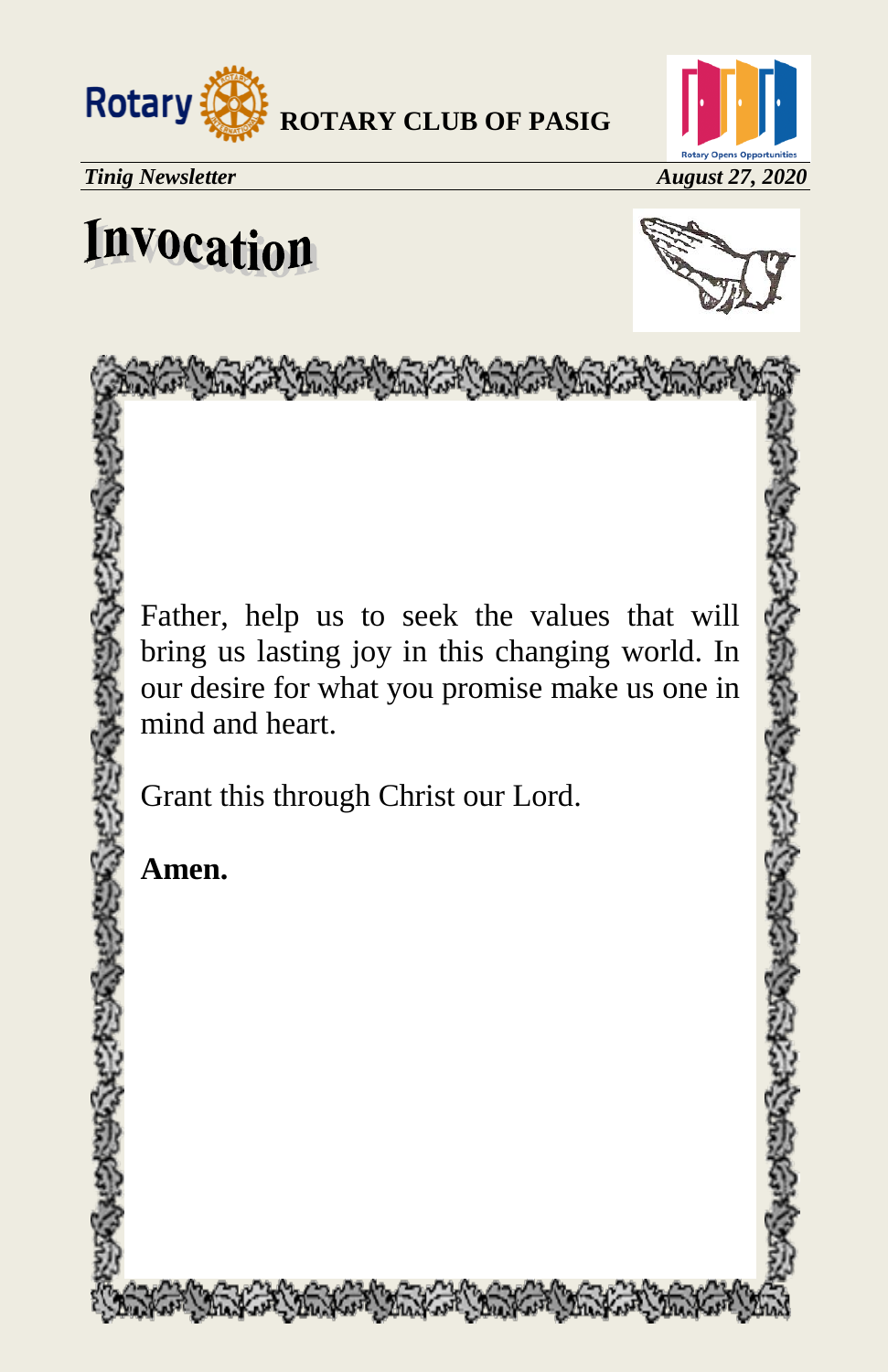



# THE FOUR-WAY TEST

## **of the things we think, say or do:**

- 1. Is it the **TRUTH?**
- 2. Is it **FAIR** to all concerned**?**
- 3. Will it build **GOODWILL** and **BETTER FRIENDSHIPS?**
- 4. Will it be **BENEFICIAL** to all concerned**?**

## **Object of Rotary**

The Object of Rotary is to encourage and foster the ideal of service as a basis of worthy enterprise and, in particular, to encourage and foster:

| First          | The         | development of acquaintance<br>opportunity for Service;                                                                                                                                                        |  |  | as | an |
|----------------|-------------|----------------------------------------------------------------------------------------------------------------------------------------------------------------------------------------------------------------|--|--|----|----|
| Second :       |             | High Ethical standards in business and professions;<br>the Recognition of the worthiness of all useful<br>occupations; and the dignifying of each Rotarian's<br>occupation as an opportunity to serve society; |  |  |    |    |
| Third:         |             | The application of the ideal of service in each<br>Rotarian's personal, business and community life;                                                                                                           |  |  |    |    |
| <b>Fourth:</b> | of service. | The advancement of international understanding,<br>goodwill, and peace through a world fellowship of<br>business and professional persons united in the ideal                                                  |  |  |    |    |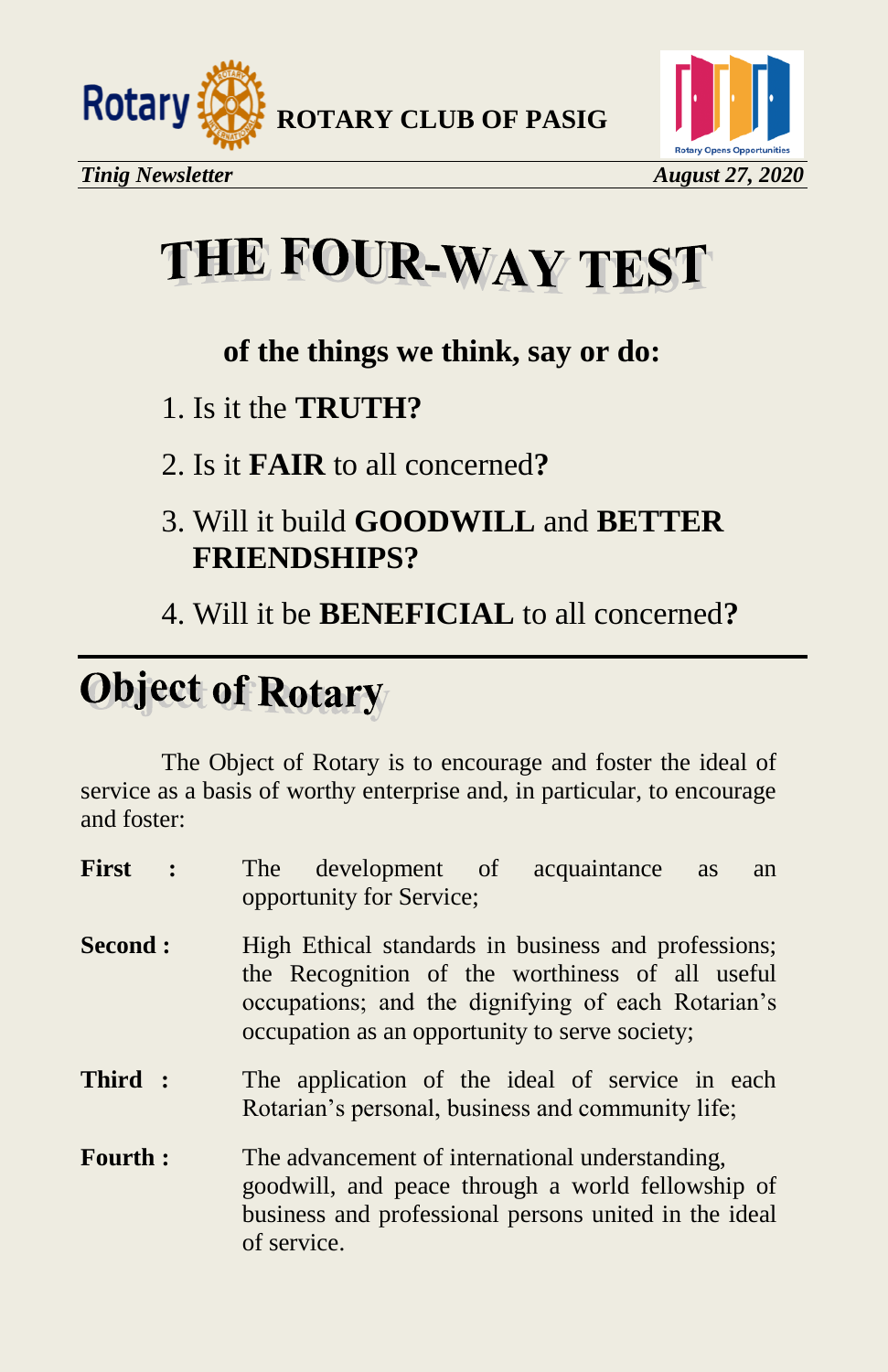



**Song of the Day** 



**YESTERDAY** *[The Silver Beetles](https://www.google.com/search?q=silver+beetles&stick=H4sIAAAAAAAAAONgVuLVT9c3NEyyMMuxsMwyW8TKV5yZU5ZapJCUmlqSk1oMAMCvWHkiAAAA&sa=X&ved=2ahUKEwjEk9uBn7jrAhXBF4gKHbkXBuAQMTAAegQIBBAD)*

Yesterday All my troubles seemed so far away Now it looks as though they're here to stay Oh, I believe in yesterday

Suddenly

I'm not half the man I used to be There's a shadow hangin' over me Oh, yesterday came suddenly

Why she had to go, I don't know, she wouldn't say I said something wrong, now I long for yesterday

> Yesterday Love was such an easy game to play Now I need a place to hide away Oh, I believe in yesterday

Why she had to go, I don't know, she wouldn't say I said something wrong, now I long for yesterday

> Yesterday Love was such an easy game to play Now I need a place to hide away Oh, I believe in yesterday Mm mm mm mm mm mm mm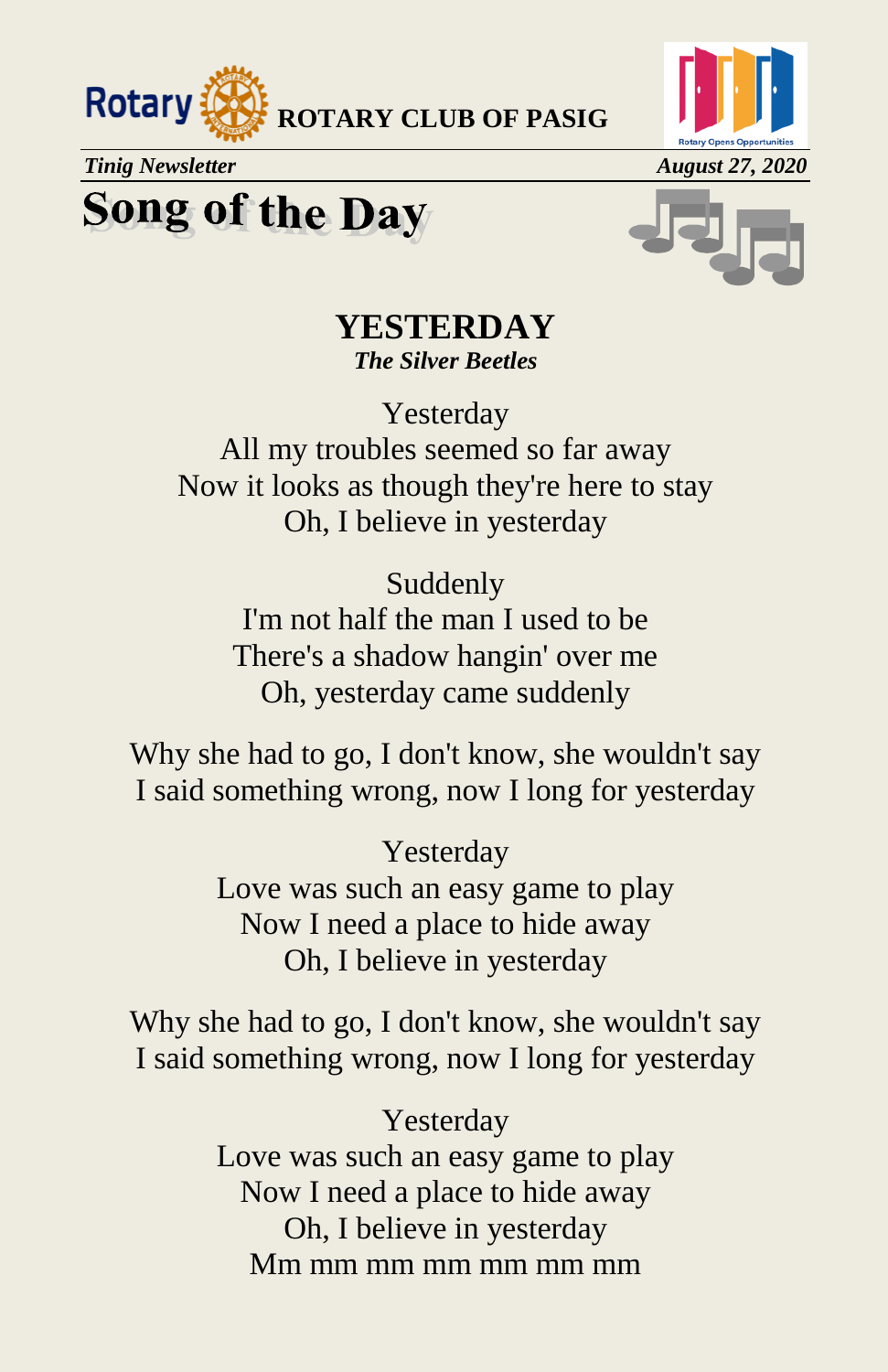![](_page_5_Picture_0.jpeg)

![](_page_5_Picture_1.jpeg)

# **From the President**

**Pres. RJ Ermita**

![](_page_5_Picture_5.jpeg)

A blessed Rotary Afternoon to everyone!

We had a productive meeting yesterday to discuss the project status and community needs of our Ilugin polyclinic and community center. Present during the meeting were our partners from The Medical City, Homeowner Association leaders, he Ilugin Elementary school principal and the Community Health volunteers.

I am glad to report that the health programs of Ilugin are slowly resuming its operations, though limited due to the pandemic. The Medical City Pediatric Department fully recognize the needs of the Ilugin Community and are committed to resume.

The gist of our meeting was focused on the challenges and urgent needs to get the community programs in Health, Education and Livelihood going.

## **There are two immediate priorities. These are:**

- 1. Assisting our doctor partners to conduct TELEMEDICINE. I am hoping our Tech experts in the club can help design a costeffective way to make this happen.
- 2. The need for 700 rims of A4 paper for the elementary school which the faculty need for modules to be sent to the elementary students. This requirement started out at 3000 rims. Various groups including the barangay officials were able to donate in the past month, leaving 700 rims of paper as the remaining balance of the requirement. The school does not expect us to give all. But imagine if each Pasig Rotarian can provide 10 rims each then we should be able to achieve that.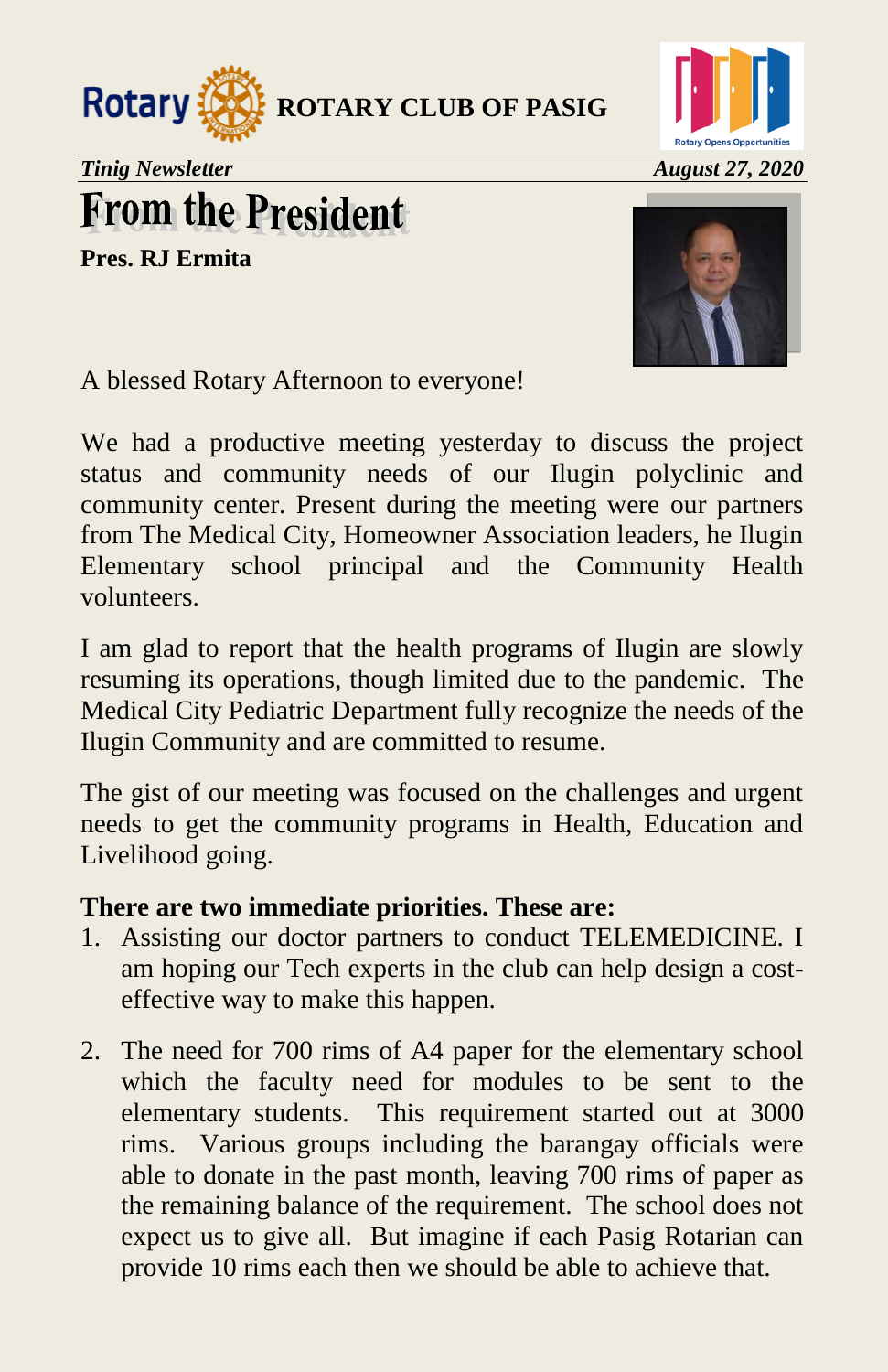![](_page_6_Picture_0.jpeg)

![](_page_6_Picture_1.jpeg)

## **From the President**

**Pres. RJ Ermita**

*Continuation 1.* 

Lastly, with the remaining global grant for Ilugin, we should be able to resume the physical repair and improvement of our polyclinic and community center. Thank you to Dir. Sonny Rivera for taking the lead on this project.

Most important is the need for volunteers from the club to form the Ilugin management committee. I am calling on the rest of the members to join and share our talents and expertise towards helping the community that we committed to serve.

Thank you and enjoy our Rotary Day!

On the 50<sup>th</sup> year of the SELFLESS Rotary Club of Pasig, I remain

Truly yours,

RJ Ermita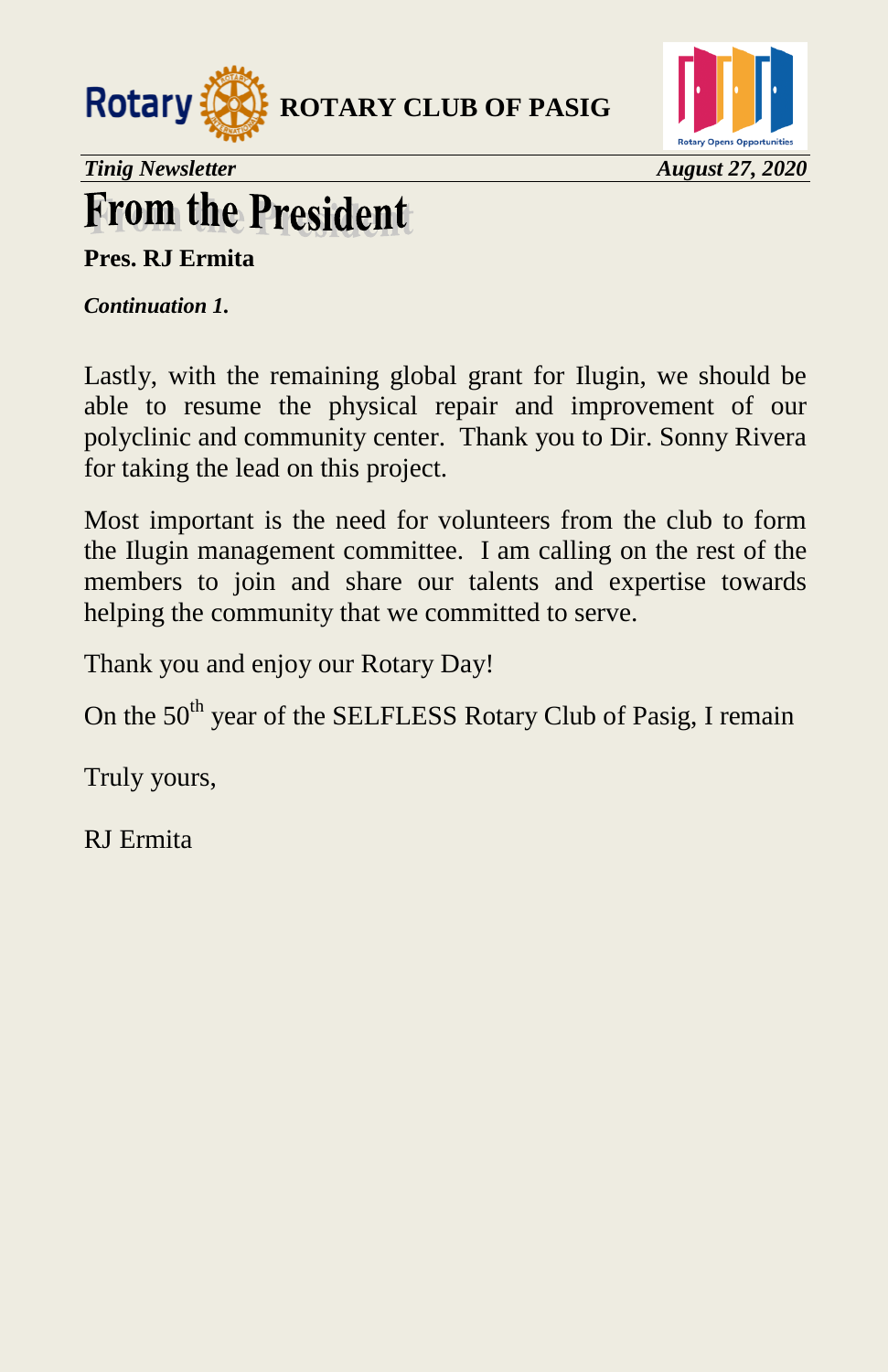![](_page_7_Picture_0.jpeg)

![](_page_7_Picture_1.jpeg)

## **Rotary Notes PP Benny P. De Guzman**

![](_page_7_Picture_4.jpeg)

Our two defenders of classification last week showed how varied our membership now is. It should be the case in Rotary when in the beginning it had that as a main purpose. Secondary then, was to make sure they can endorse one another's business interests. I.T. seems the trend. In the 70's we have had a bunch of very good doctors, then many lawyers. The only group that is big up to now but very bad in attendance is the construction group.

It will be months but hopefully before our anniversary that we can have real even if distanced meetings. We can meet now a new member outside of Rotary without knowing we are of the same club. That used to happen for the Rotary Club of Manila even for those making up members in our club.

As we are tasked to recall earlier days of our club, the number of doctors, mostly from Medical City, must have had the best impact. We have a scattering of others as CM Cering Bustamante was Director of Rizal Medical Center and was president of the Medical Directors' Association but he died early. We have lost 9 doctors and three spouses, perhaps the most in any discipline. Of course their specialties varied. Doy Aldanese was a neurosurgeon. Germie Germar was a noted endocrinologist; PP Bing Basilio was a general surgeon; Aning Vicente was a vascular surgeon; Emil Herrera was a doctor always on call as telephone service was his classification; PP Johnny Fuentes was a surgeon at your cervix; PDG Mike Ampil called his specialty odds and ends; Andot Cruz was a general practitioner and PP Ben Pastoral was a gastro specialist till he had a complete turn around and went to general fashion and for 3 decades he and spouse Linda were handling the latest in shoe fashion. Incidentally Ben's PP came from the Rotary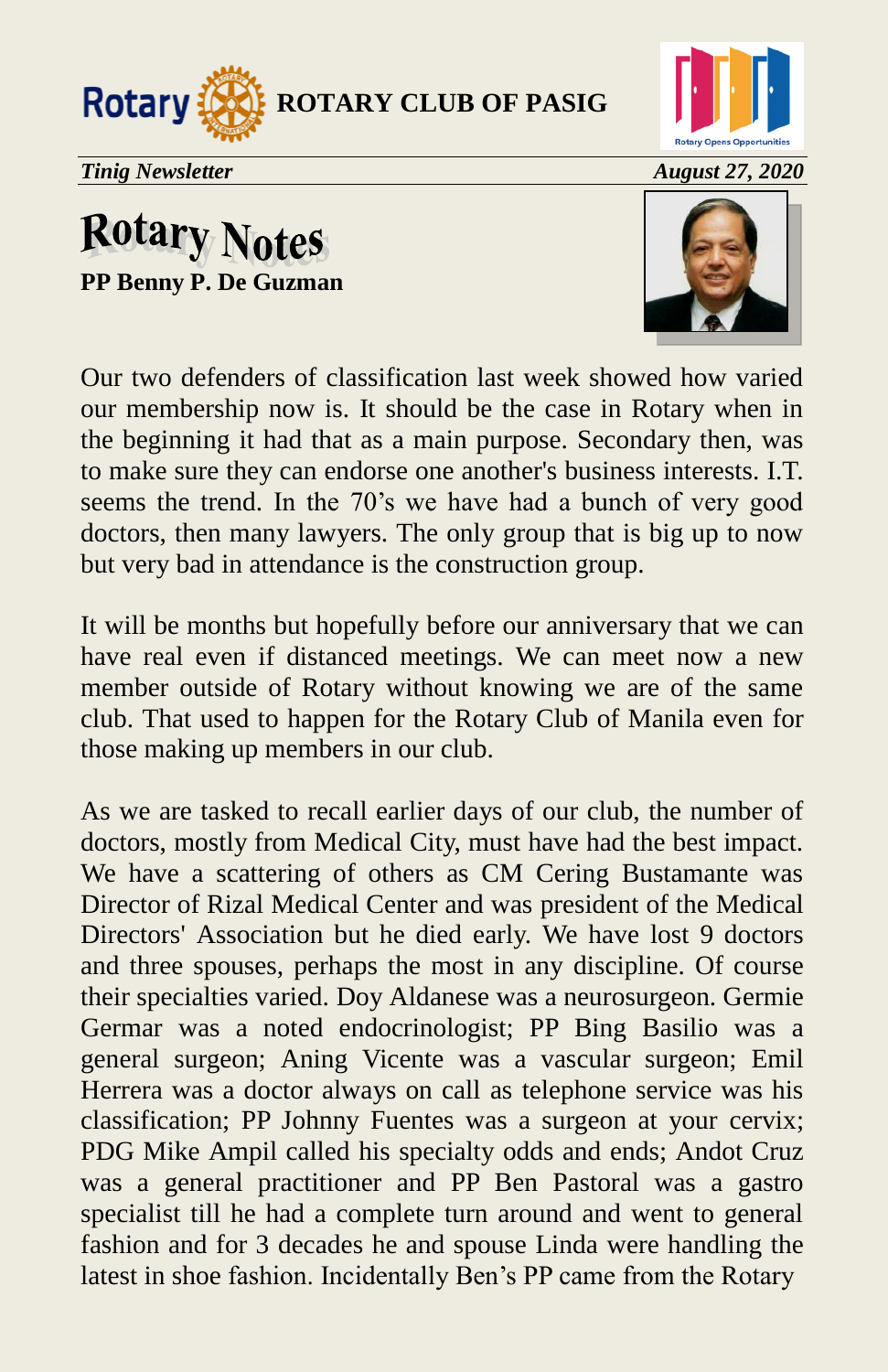![](_page_8_Picture_0.jpeg)

![](_page_8_Picture_2.jpeg)

**Rotary Notes PP Benny P. De Guzman** *Continuation 1.* 

Club of Forbes after he transferred while spouse Linda was my counterpart during my term as president of ARAP. We also lost three spouses, two who went away a day before the birthdays of their husband Rotarians while PP Johnny's Chitang died much earlier.

On a text message, spouse of former Director Raj told me Raj is *okay na.* She did not mention about his mother from whom Raj got his Covid-19. On a batting average, we are doing fine so far. And if we maintain safe procedures, we will be all safe as well.

*ARAP* is requesting prayers for a speedy recovery of PPA Ditas Lerma. PPA Susan is up to date of Ditas' status.

Aside from the Covid-19 which the great US is maintaining the lead with the most number of cases and deaths, the California fire which may turn out to be the deadliest in history and the Louisiana killing of a colored guy is throwing US to its worst. The Jolo bombing, the killing of two prominent pro-left in our country is slowly moving our country in the same cruel direction. Coach of N.U. was terminated and a captain ball of another varsity team was canned. Even in schools, we are losing our values. There is no hope?

*Baka* the book of Alex Lacson will give us hope. The book that super Rotarian Flor bought a lot for a *barangay* is not good enough. *Ang Pilipino Ay Disiplinado! Palagay ko hindi.*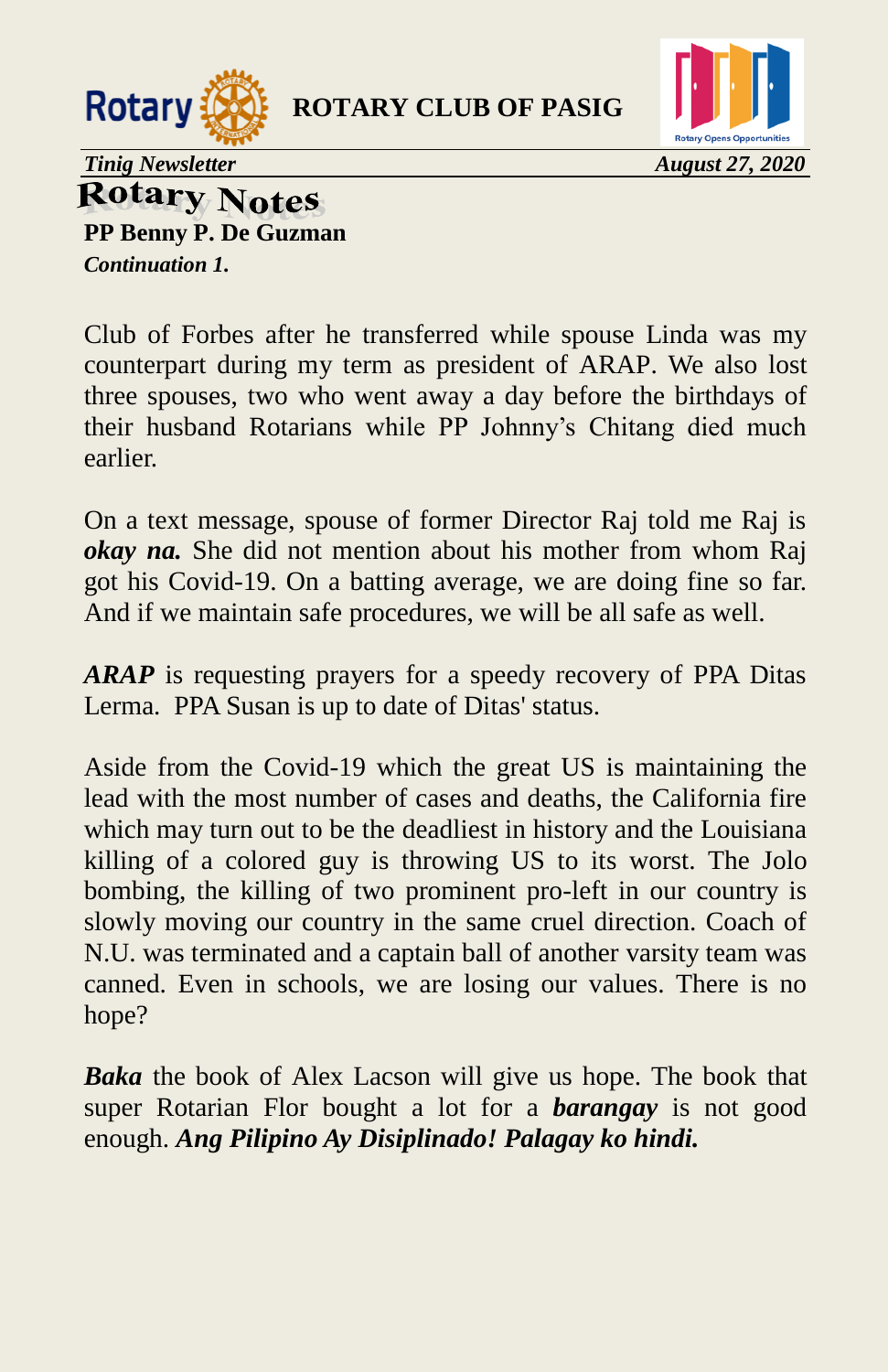![](_page_9_Picture_0.jpeg)

![](_page_9_Picture_2.jpeg)

*Tinig Newsletter August 27, 2020*

# **Walking the Avenues**

**PP Jun C. Zafra**

![](_page_9_Picture_6.jpeg)

## **PEOPLE OF ACTION AROUND THE GLOBE**

### **United States**

The Rotary Club of Yakima Sunrise, Washington, has installed nine pianos in public spots where anyone can sit down and tickle the ivories — and the community. Sites include brewpubs, a shopping mall, and a coffee shop, and more installations are planned soon. The Painted Piano Project also provided stipends of \$300 to artists who decorated the donated instruments.

―People stop to listen to the music or take a moment to examine the beautiful artwork," says Nathan Hull, the club's immediate past president. "The pianists play everything from Mozart to Van Halen, and that has been a lot of fun."

### **United Kingdom**

To raise funds for End Polio Now, the Rotary Club of Narberth & Whitland is selling Rotary-themed scarves designed by fashion and textiles student Mia Hewitson-Jones with help from graphics student Sam Stables, both enrolled at Pembrokeshire College. The scarves went on sale in 2019 after the club garnered approval from Rotary International for use of the logo. By April of this year, nearly 100 scarves had been sold and another shipment was on the way, says club member John Hughes. "We have sold a few in America and Canada," adds Hughes. The idea of selling specially designed scarves was conceived by Mary Adams when she was president-elect of the club in 2016.

## **Romania**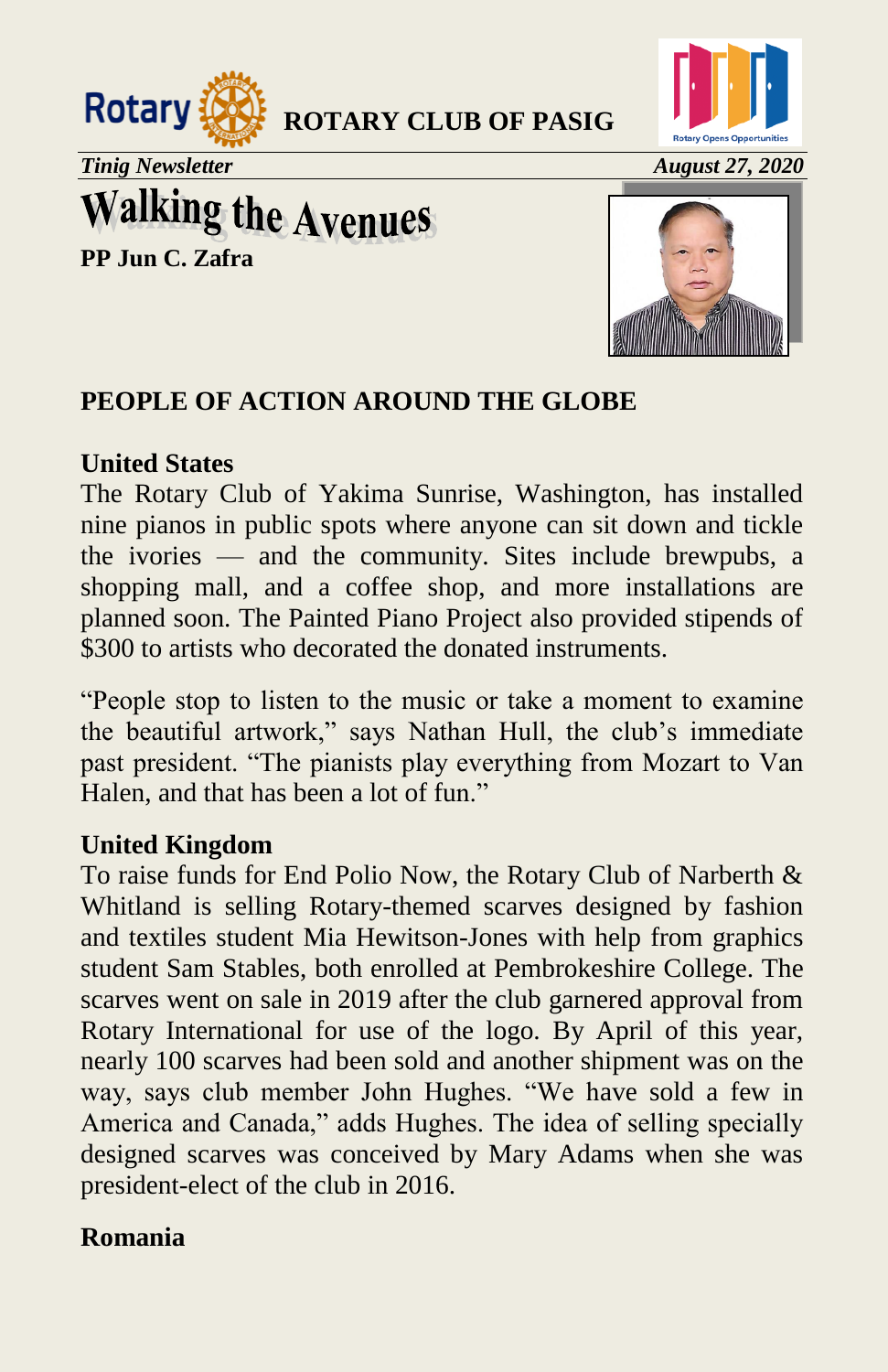![](_page_10_Picture_0.jpeg)

![](_page_10_Picture_2.jpeg)

*Tinig Newsletter August 27, 2020*

# **Walking the Avenues**<br>PP Jun C. Zafra

*Continuation 1.*

Faced with the coronavirus pandemic, the Rotaract Club of Cluj-Napoca "SAMVS" adapted an online mental health campaign on the club's social media accounts, encouraging people to engage in satisfying activities, such as art. The social media campaign focused on "how to make the best of your #stayhome experience," says club member Loana Vultur. More than 3,000 people have viewed the club's posts on Facebook and Instagram. "No money was necessary," Vultur says. "Our resources were our minds, creativity, and the will to help. In Romania we have the expression, 'Make heaven from what you have.'"

## **Guatemala**

More than 100 Guatemalan women have been helped financially by the Interact Club of Hillsdale High School in San Mateo, California; its sponsoring Rotary Club of San Mateo; and the nonprofit group Namaste Direct. Over the years, about 100 Hillsdale Interactors have joined chaperone Rotarians and teachers on trips to Antigua, a city in Guatemala's central highlands, to meet the women who have received grants funded through student-led fundraising events including "penny war" collections and taco dinners.

The site visits are eye-openers for the students, who see how microloans, financial literacy workshops, and mentorship have empowered the women, says Namaste Direct's founder and chief executive, Robert Graham. He cites Namaste's policy of charging lower interest rates than many other nongovernmental organizations (loans range from a few hundred dollars to \$4,000), its adherence to Western consulting methodologies, and Rotary involvement as major reasons for the program's success. "Many women have corner convenience stores, while others purchase clothing and household goods in bulk for resale at the local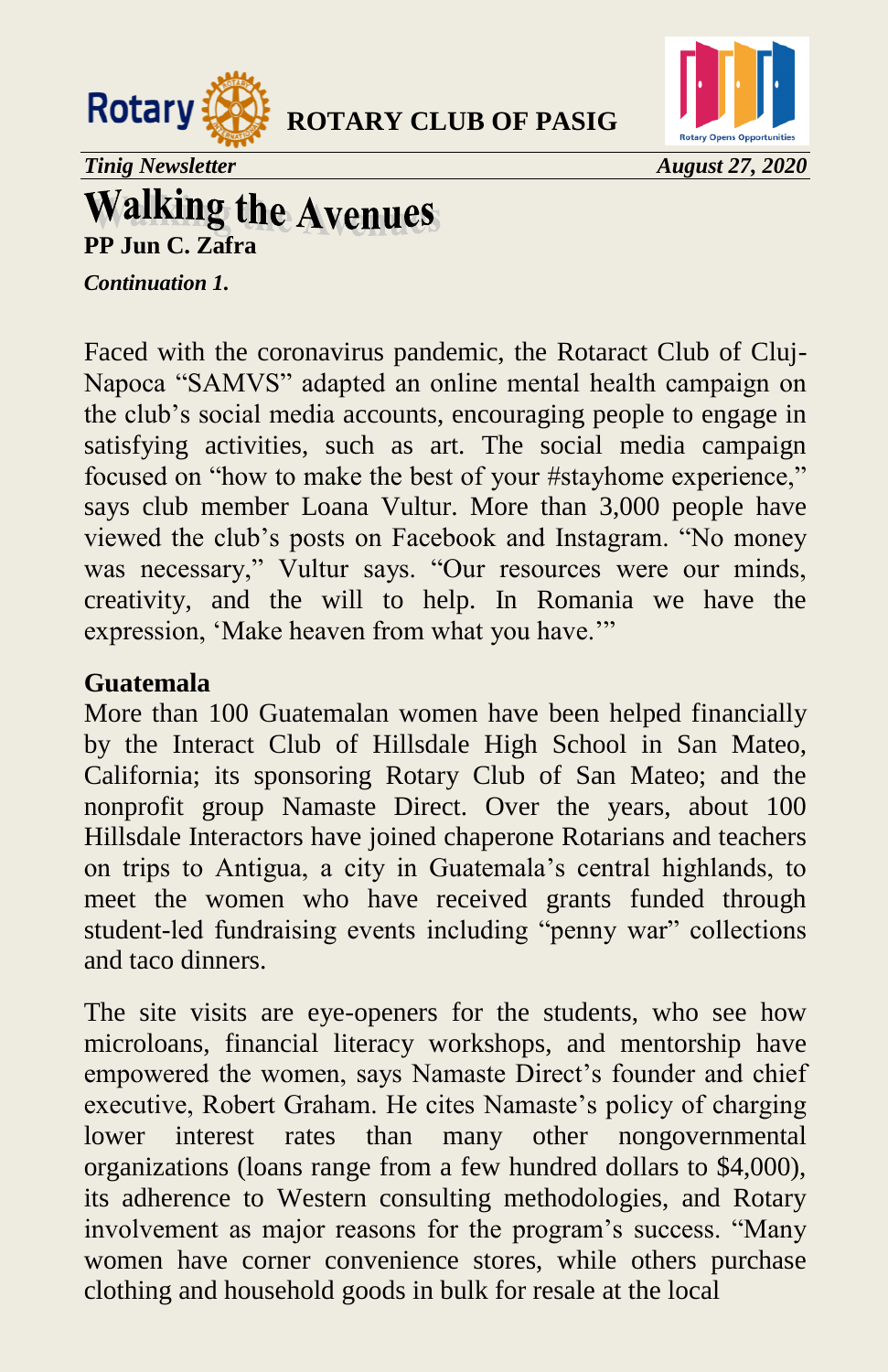![](_page_11_Picture_0.jpeg)

![](_page_11_Picture_2.jpeg)

*Tinig Newsletter* August 27, 2020

## **Walking the Avenues PP Jun C. Zafra**

*Continuation 2.*

market," Graham says. Other beneficiaries include a nut vendor, a chicken butcher, and a chocolatier.

### **India**

In the Rotary Club of Vapi's first 20 years, club members oversaw the establishment of a school, a hospital, and a college. "Our club" created an entire town worth residing in," says Ketan Patel. In 2011, seeking a way to honor the RI presidency of club member Kalyan Banerjee, the Rotarians embarked on a project to provide free kidney dialysis that continues to this day. Nearly 3,800 patients have received more than 32,000 procedures. "The entire treatment is free of charge," says Patel. The cost of the dialysis project is covered by Rotarian and community contributions, along with club fundraising.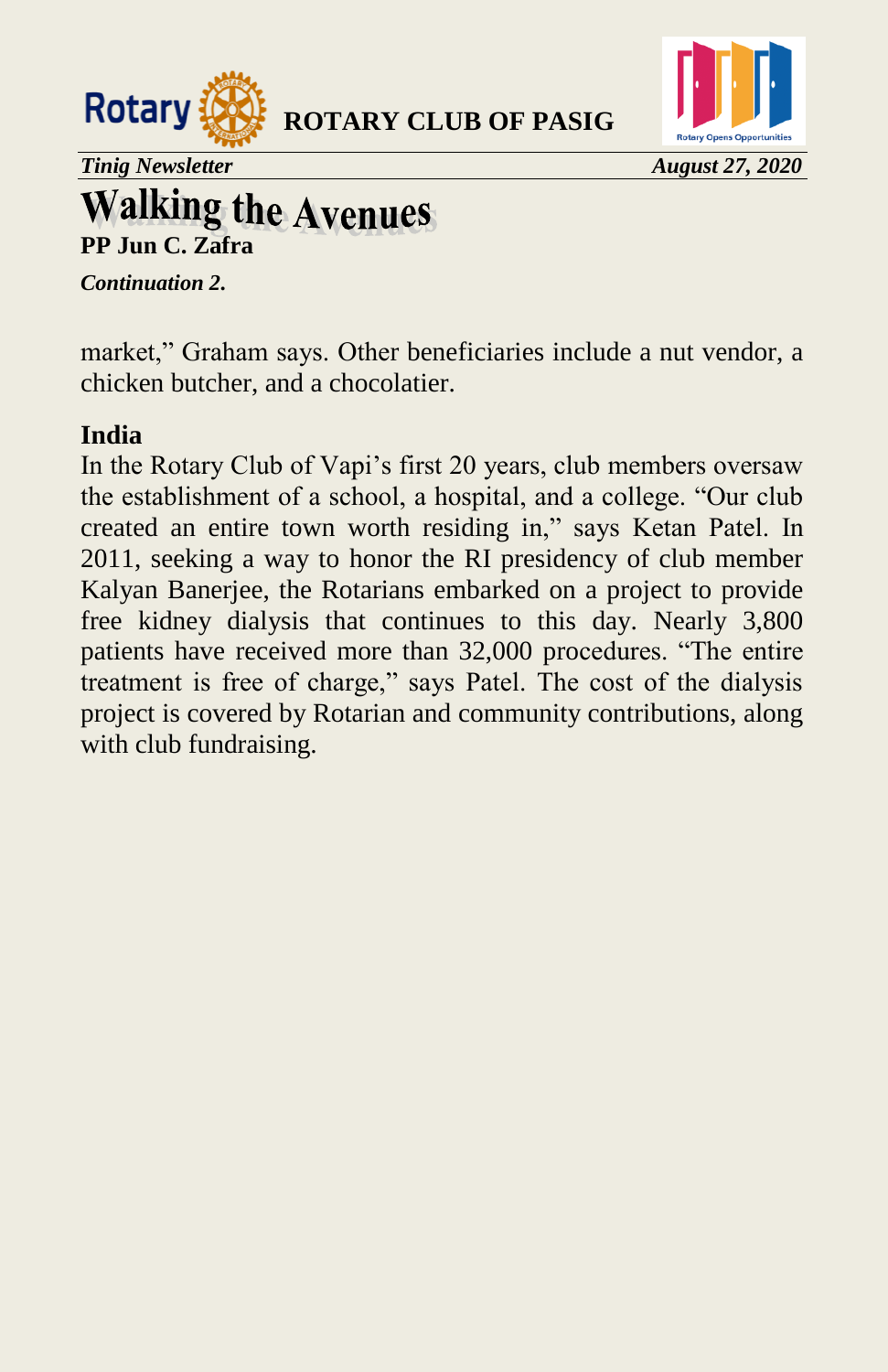![](_page_12_Picture_0.jpeg)

![](_page_12_Picture_2.jpeg)

*Tinig Newsletter* August 27, 2020

# **Meet Our Guest Speaker**

![](_page_12_Picture_5.jpeg)

**Dra. Rosemarylin L. Or, MD, FPNA**  Neurologist/Neuro-Oncologist Topic: 10 Tips to Keep Brain Healthy while at Home

Dr Or is a BS Biology graduate of UP Diliman, with a Doctor of Medicine Degree from University of the East Ramon Magsaysay Memorial Medical Center. She had her Residency Training in Neurology at The Medical City. She Completed her Fellowship Training in Neuro-Oncology at Princess Margaret Cancer Centre in Toronto, Canada. She is a member of the Society of Neuro-Oncology, American Academy of Neurology, American Society of Clinical Oncology, and International Parkinson and Movement Disorder Society.

Currently, she is a staff physician of the Institute of Neurological Sciences at The Medical City Pasig City and Department of Neurosciences at the Asian Hospital and Medical Center Alabang Muntinlupa.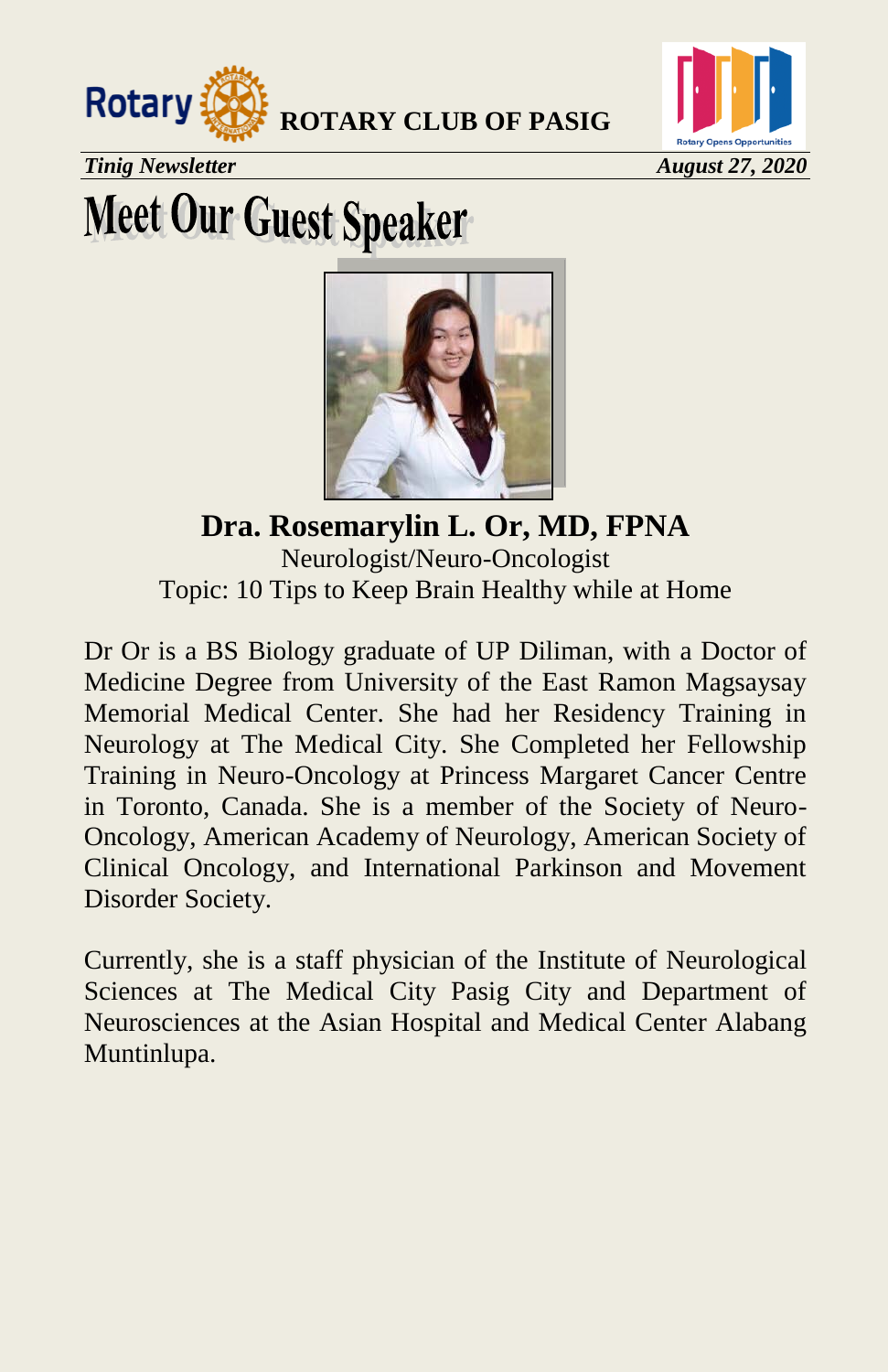![](_page_13_Picture_0.jpeg)

![](_page_13_Picture_2.jpeg)

*Tinig Newsletter August 27, 2020* **Tinig** l'idhits

**By: PP Peter M. Javier**

## **A PLETHORA OF PALINDROMES**

Madam I'm Adam

Never odd or even

Do geese see God?

Was it Eliot's toilet I saw

Able was I ere I saw Elba

Murder for a jar of red rum

Some men interpret nine memos

Go hang a salami – I'm a lasagna hog

A man, a plan, a canal – Panama

Was it a car or a cat I saw?

Tuna roll or a nut?

(From Book of Absolutely Useless Lists)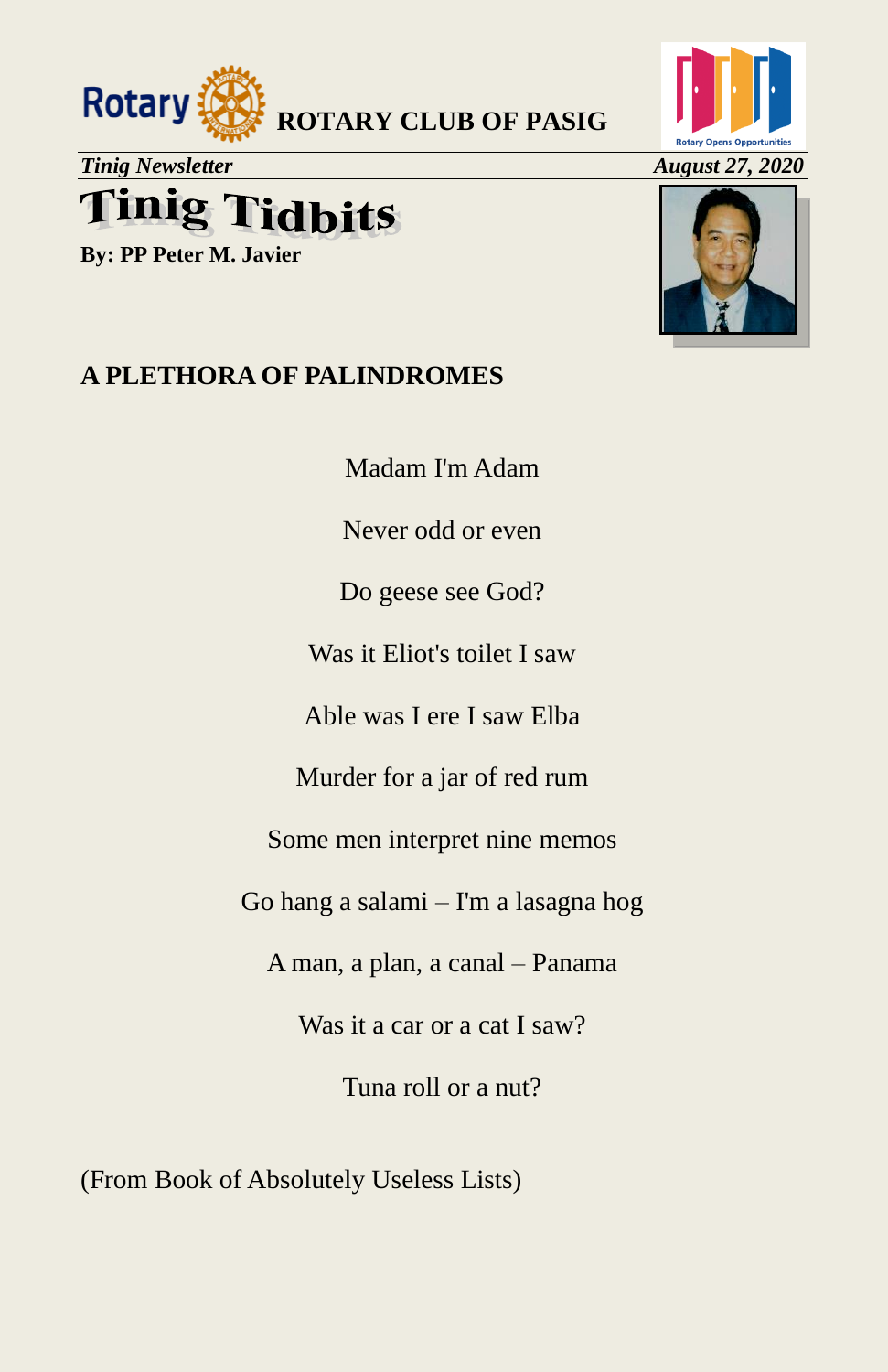![](_page_14_Picture_0.jpeg)

![](_page_14_Picture_1.jpeg)

## *PANGKAT MEMBERS FOR RY 2020 – 2021*

- **1. Pres. RJ Ermita - Leader 1. Rel Gomez - Leader**
- 
- 
- 
- 5. Rene Bocaya 5. Raj Cordova
- 6. Celso Ylagan 6. Vic Aquino
- 
- 
- 9. Arjan Ramnani 9. Alex Lacson
- 10. Marlo Guillano 10. Ping Tan
- 11. Manfred Guangko 11. Pal Bolivar
- 12. Sonny Samson 12. Carlo Doce

### *PANGKAT NO. 2 PANGKAT NO. 5*

### **1. John Javier - Leader 1. Jun Zafra - Leader**

- 
- 3. Peping Mabanta 3. Ray Armas
- 
- 5. Nick de Guzman 5. Dennis Albano
- 
- 7. Sonny Rivera 7. Arnel Estaniel
- 8. Ben Baniel 8. Hermie Orbe
- 9. Raffy Garcia III 9. Vic Lim
- 10. Ramy Garcia IV 10. Nick Guzman
- 
- 
- 

- 
- 2. Bong Paloma Co-Leader 2. Adolf Aran Co-Leader
- 3. Wowie Benitez 3. Ike Ona
- 
- 
- 
- 7. Nesty Carolina 7. Edison Go
- 8. Esto Lichauco 8. Flor de Pano
- 
- 
- 
- 12. Rtn Gerard Estrada 12. Jess Acantilado

### *PANGKAT NO. 1 PANGKAT NO. 4*

- 
- 2. Tony Diaz Co-Leader 2. Ed Evangelista Co-Leader
- 3. Ner Laino 3. Toti Buhain
- 4. Jing Jose 4. Bert Albano
	-
	-
- 7. Leo Barbo 7. James Porter
- 8. Philip Yoon 8. Chito Bernardo
	-
	-
	-
	-

- 
- 2. Nicky Ty –Co-Leader 2. Jecko Santos Co-Leader
	-
- 4. Ogie Lim 4. Bebert Lacuna
	-
- 6. Vico Sotto 6. Totoy Bartolome
	-
	-
	-
	-
- 11. Garrick Ang 11 Tito Henson
- 12. Ferd Rivera 12. Rtn. Johansson de Guzman
- 13. Johan Ramos 13. Rtn. Vince Ermita

### *PANGKAT NO. 3 PANGKAT NO. 6*

- **1. Ed Lucero - Leader 1. Bart Ronquillo - Leader**
	-
	-
- 4. Noel Go 4. Kell Ortega
- 5. Conrad Cuesta 5. Benny de Guzman
- 6. Louie Orosa 6. Albert Mendiola
	-
	-
- 9. Rhett Ermita 9. Topax Colayco
- 10. Peter Javier 10. Roman Romulo
- 11. Sammy Lazo 11. Chony Gimenez
	-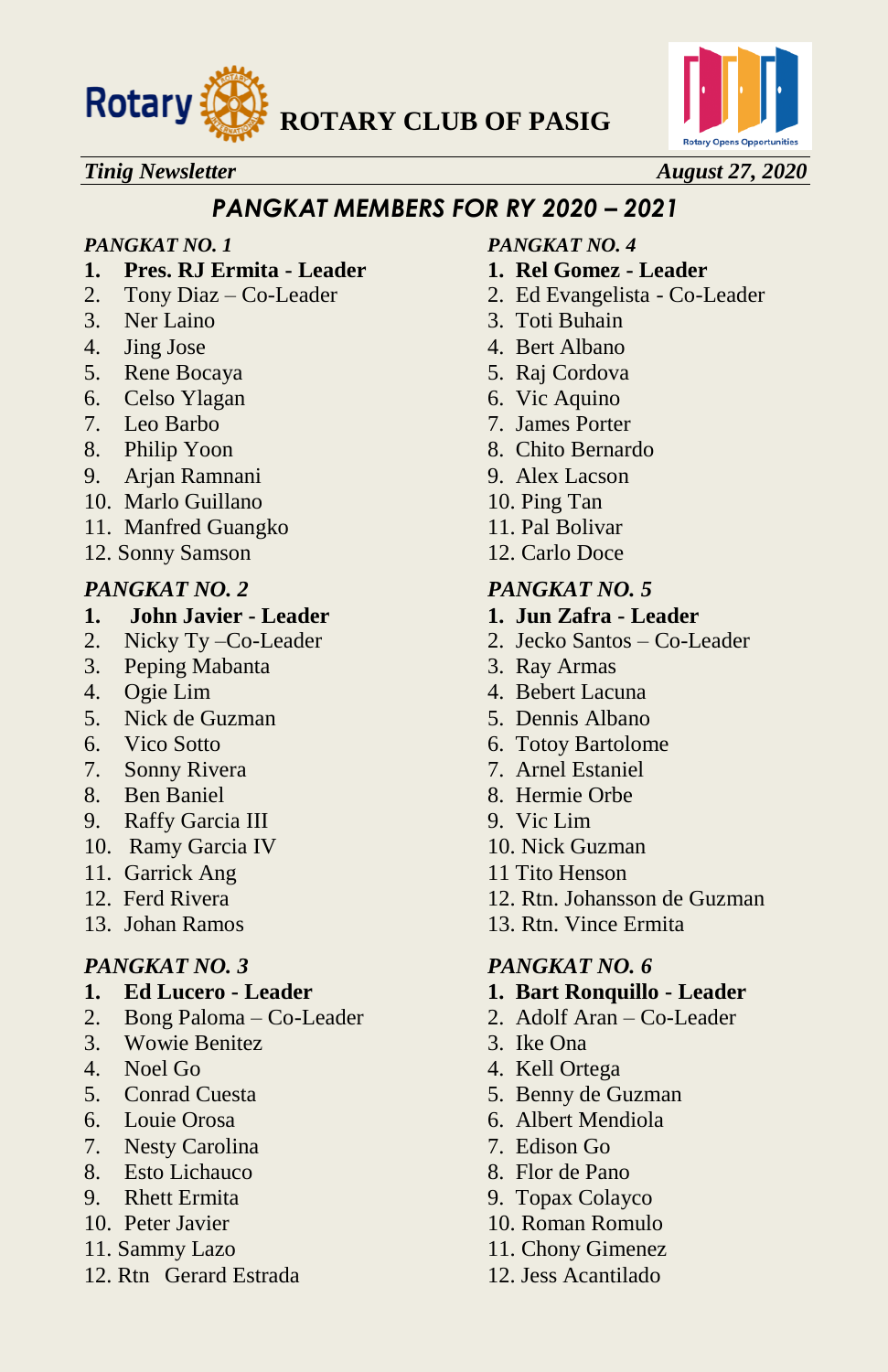![](_page_15_Picture_0.jpeg)

## *DECLARATION OF ROTARIANS IN BUSINESS AND PROFESSIONS*

## *As a Rotarian engaged in a business or profession, I am expected to:*

- 1. Consider my vocation to be another opportunity to serve;
- 2. Be faithful to the letter and to the spirit of the ethical codes of my vocation, to the laws of my country, and to the moral standards of my community;
- 3. Do all in my power to dignify my vocation and to promote the highest ethical standards in my chosen vocation;
- 4. Be fair to my employer, employees, associates, competitors, customers, the public and all those with whom I have a business or professional relationship;
- 5. Recognize the honor and respect due to all occupations which are useful to society;
- 6. Offer my vocational talents: to provide opportunities for young people, to work for the relief of the special needs of others, and to improve the quality of life in my community;
- 7. Adhere to honesty in my advertising and in all representations to the public concerning my business or professions;
- 8. Neither seek from nor grant to a fellow Rotarian a privilege or advantage not normally accorded others in a business or professional relationship.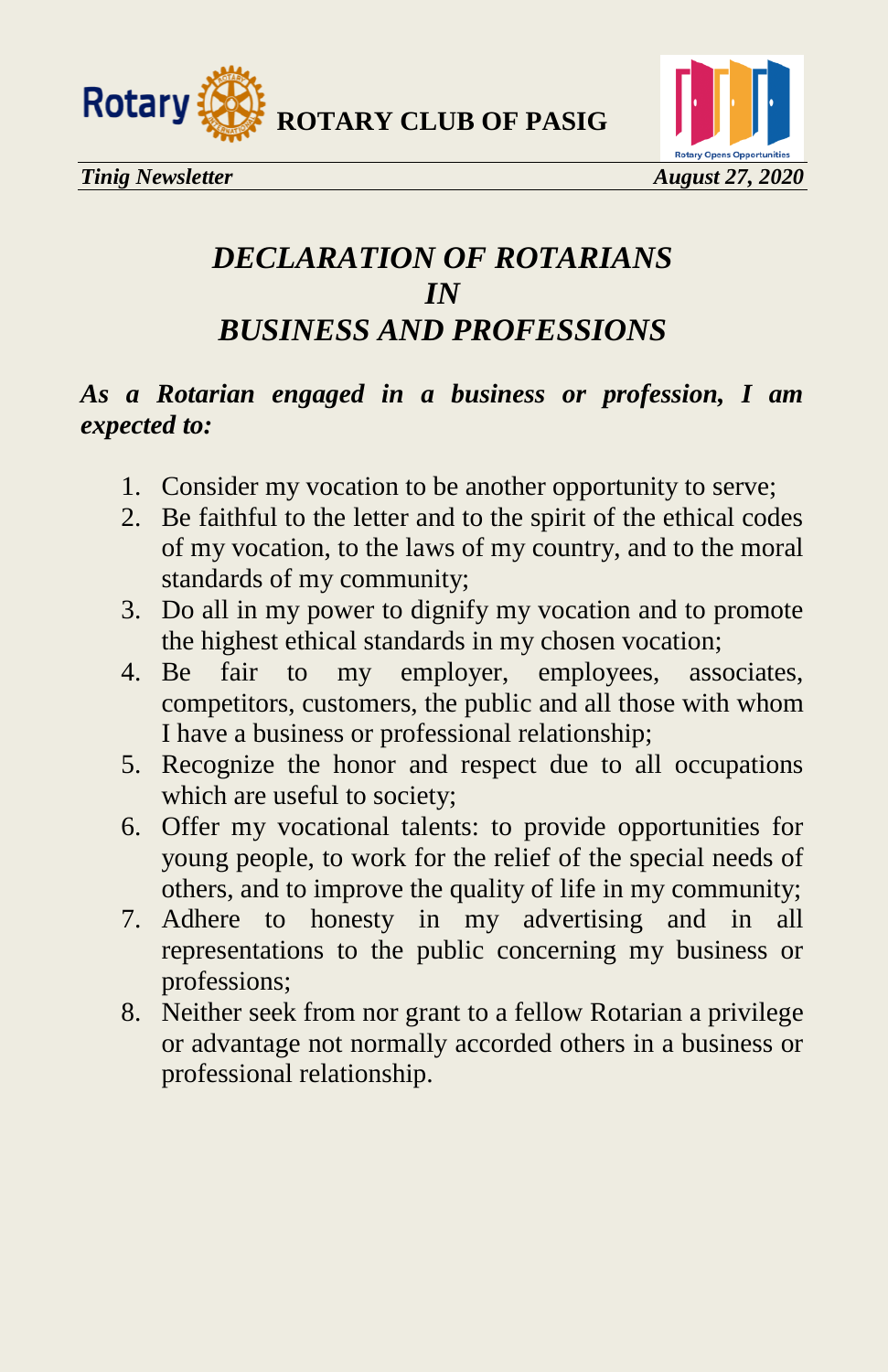![](_page_16_Picture_0.jpeg)

![](_page_16_Picture_1.jpeg)

## *ROTARY CODE OF CONDUCT*

## *As a Rotarian, I will*

- 1. Exemplify the core value of integrity in all behaviors and activities
- 2. Use my vocational experience and talents to serve in Rotary
- 3. Conduct all of my personal, business, and professional affairs ethically, encouraging and fostering high ethical standards as an example to others
- 4. Be fair in all dealings with others and treat them with the respect due to them as fellow human beings
- 5. Promote recognition and respect for all occupations which are useful to society
- 6. Offer my vocational talents: to provide opportunities for young people, to work for the relief of the special needs of others, and to improve the quality of life in my community
- 7. Honor the trust that Rotary and fellow Rotarians provide and not do anything that will bring dis-favor or reflect adversely on Rotary or fellow Rotarians
- 8. Not seek from a fellow Rotarian a privilege or advantage not normally accorded others in a business or professional relationship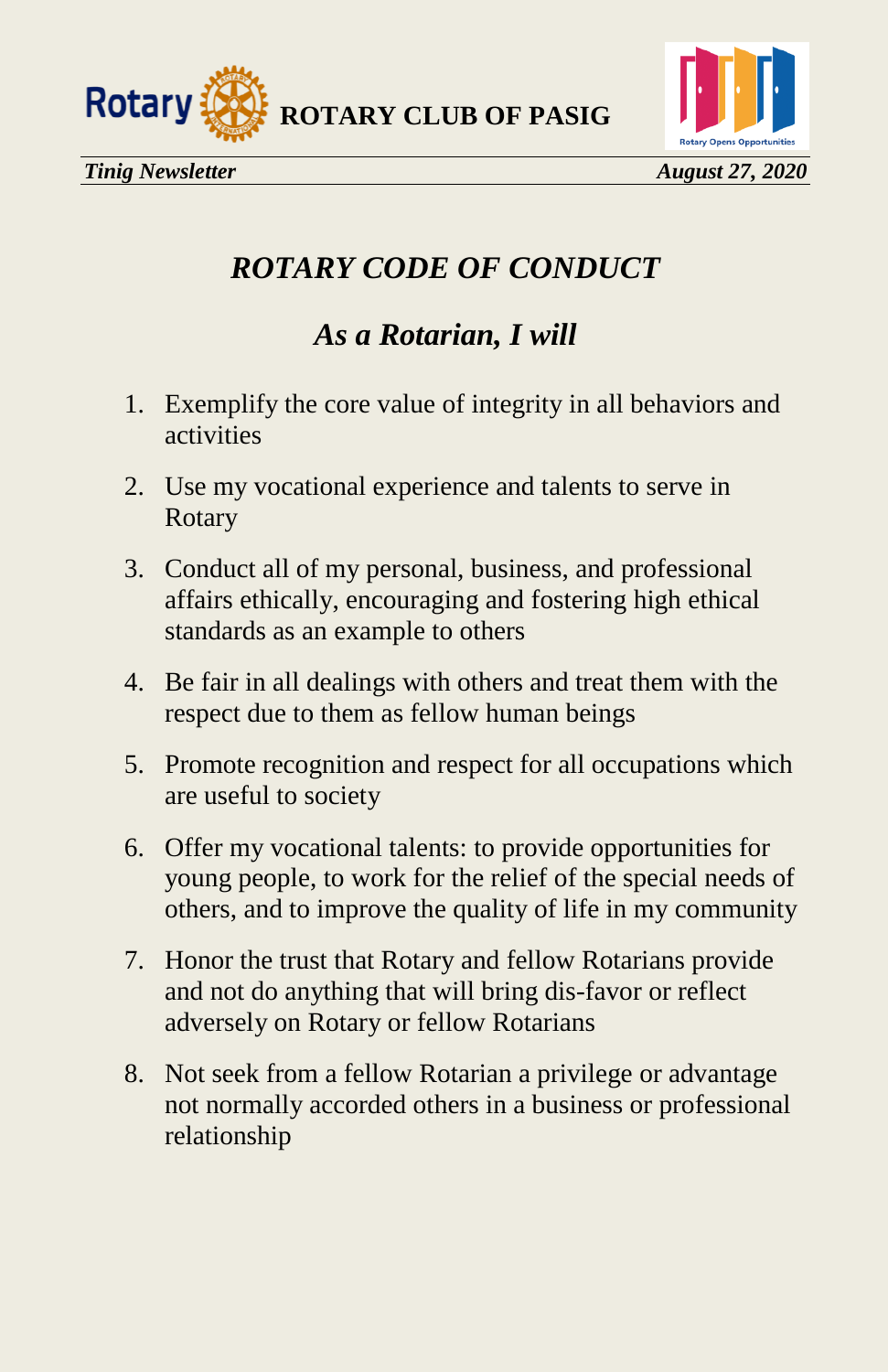![](_page_17_Picture_0.jpeg)

![](_page_17_Picture_2.jpeg)

![](_page_17_Picture_3.jpeg)

## **Officers and Directors**

**ROTARY CLUB OF PASIG (RY 2020-2021)**

**President** Renato Carlos "RJ" H. Ermita, Jr. **Vice President/PE** Roberto "Bart" C. Ronquillo **Club Secretary** PP Peter John "John" U. Javier **Treasurer** Rtn. James Philip Roland V. Porter

**DIRECTOR: Club Administration** PP Rogelio "Ogie" S. P. Lim

**Membership** PP Aurelio "Rel" L. Gomez **Public Relations** Rtn. Garrick "Garrick" L. Ang **Service Community** Rtn. Francisco "Sonny" D.C. Rivera **The Rotary Foundation** PP Marcelo "Jun" C. Zafra, Jr.<br> **Youth Service** PP Rov Eduardo "Ed" T. Luce **PP Roy Eduardo "Ed" T. Lucero Ex-Officio IPP Nick "Nick" C. Guzman** 

**Advisers:** HOF/PP Rhett Ermita Rtn. Ike Ona